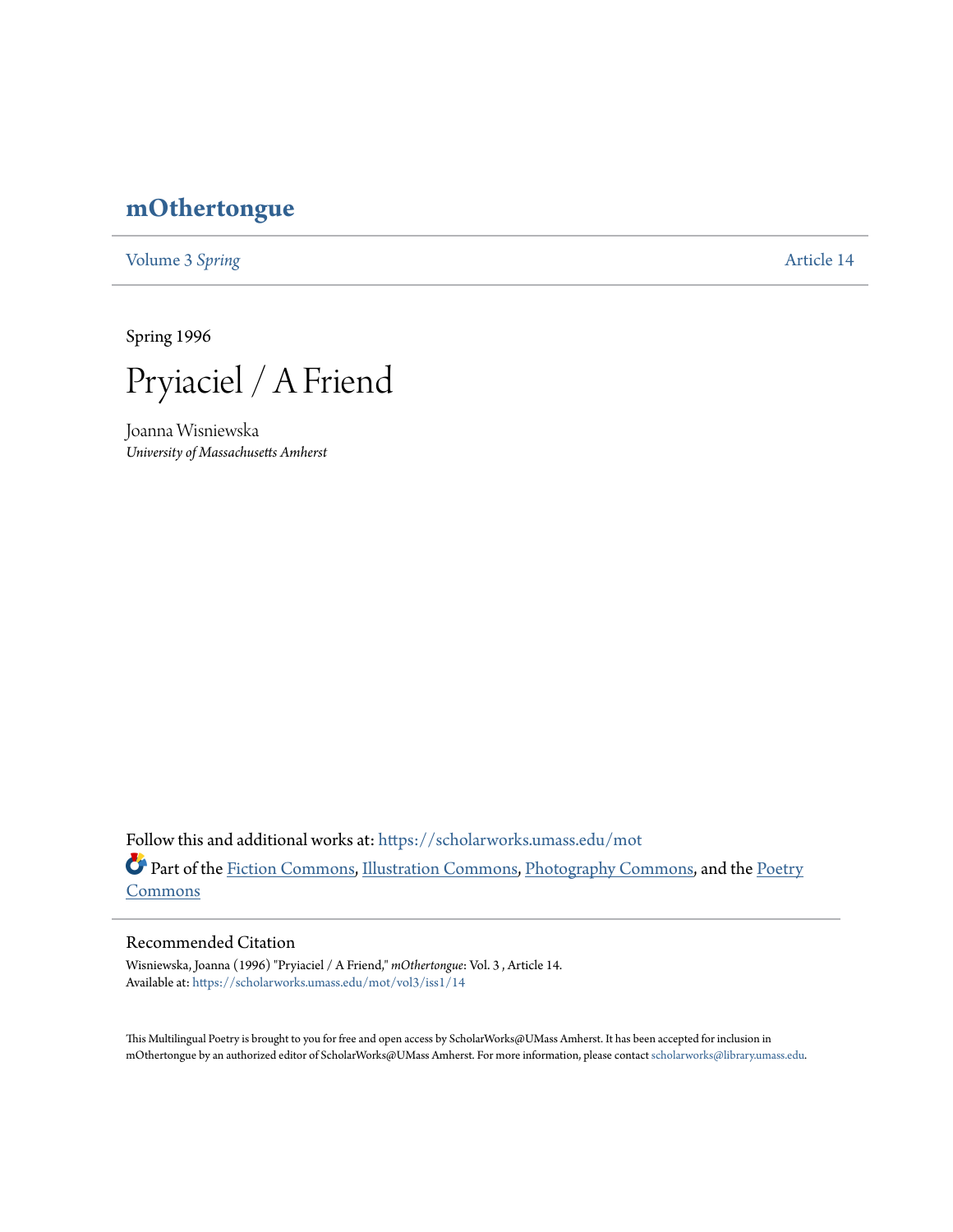## A Friend

<sup>I</sup> drank some wine among those Who thought that that's the way things should be <sup>I</sup> left the bar ashamed And then <sup>I</sup> felt The hot wave, the pounding sound of blood in my head

Slowly <sup>I</sup> walked along the road Torn by the gust Left behind by the cars passing by In my head <sup>I</sup> felt <sup>a</sup> dullness Which <sup>I</sup> so much wanted to forget

In the staircase <sup>I</sup> was finally completely alone with that bland pain At the door - silence <sup>I</sup> curled up like a mouse Under the damp heavy blanket <sup>I</sup> fell into the emptiness of solitude and weakness

"What are you doing here, you drunk?" <sup>I</sup> heard the warm voice of someone <sup>I</sup> will always love Next to my bed, on the floor He placed, in wine glass, A little twig of fragrant lilac.